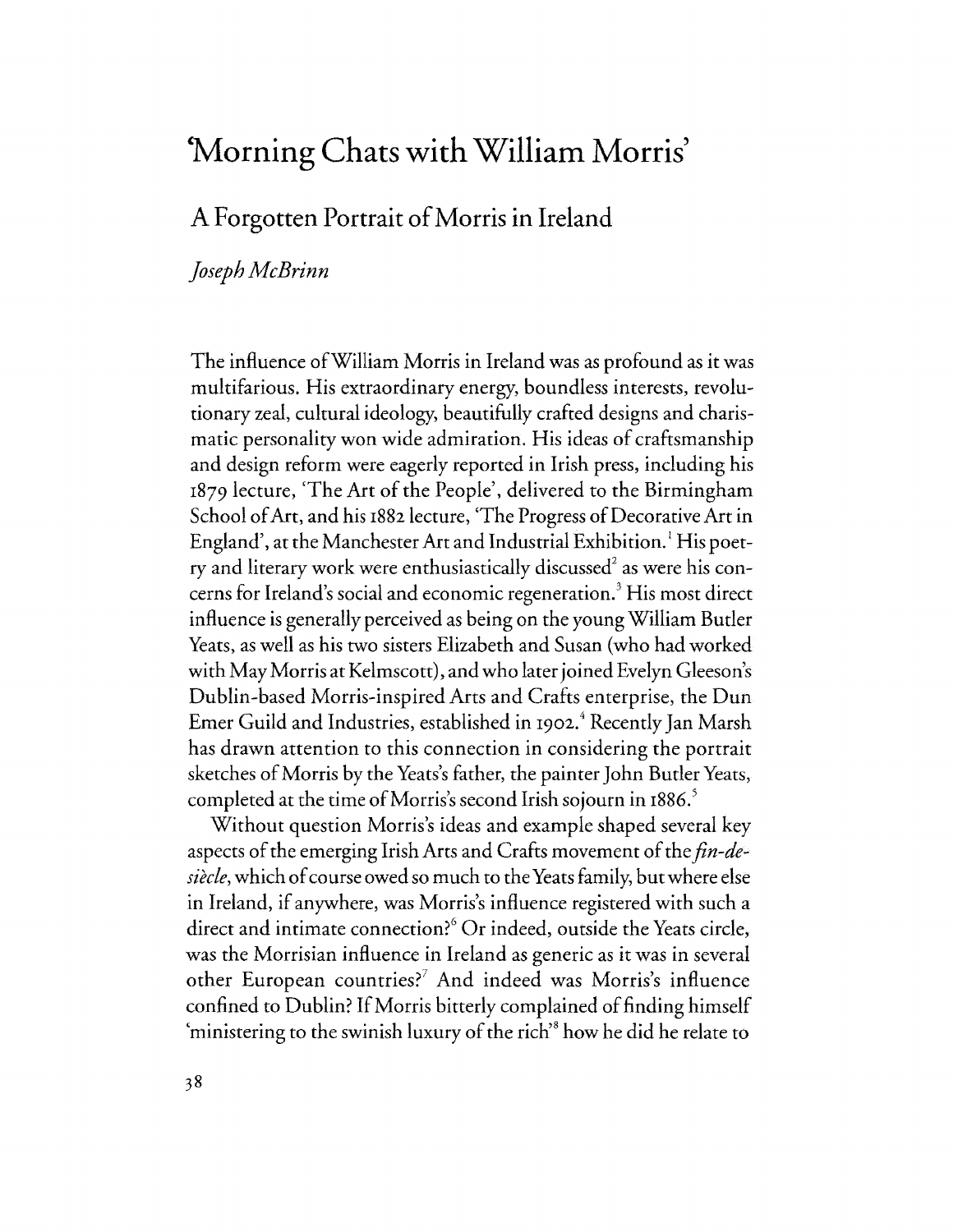the affluent mercantile class of Ireland's industrial north-east, whose cotton and linen merchants had been such important early patrons and collectors of the Pre-Raphaelites (including Morris' Oxford Union collaborators Dante Gabriel Rossetti and Val Prinsep)?<sup>9</sup>

It remains little known that exactly ten years before W. B. Yeats began visiting Morris at Kelmscott another young Irishman met and was greatly influenced by Morris. In April 1877 Robert Ponsonby Staples (1853-1943), a young painter, aspiring Aesthete, and son of a Co. Tyrone landlord, timidly visited Kelmscott Manor after having secured a rare interview with Morris. Whilst researching the work of Staples recently I came across his notes from the meeting and the portrait drawing that Staples completed of Morris during the course of the interview [Fig. 1].<sup>10</sup> The interview, part of which Staples published some years later, is an interesting (if brief) document that sheds some fresh light not only on Staples but also, to some extent, on Morris and his influence in Ireland.<sup>11</sup>

'Furnished with an introduction' from Walter Crane, whom Staples had met through his uncle Courts Lindsay's Grosvenor Gallery, he called at Kelmscott Manor on the morning of the 10 April 1877.<sup>12</sup> Although happy to talk freely on any topic Staples initially detected 'a shade of annoyance' in Morris at being asked to sit for a portrait; he declared, 'I hate sitting, and the only other recent likeness of me is by [W. B.] Richmond a neighbour of ours'. However, after a while Morris 'seemed good natured and was prepared to sit a little, but finding this was not necessary enjoyed a pipe in his armchair with his feet up.<sup> $13$ </sup> In the interview Morris 'talked at' the young artist on such diverse topics as the modern Church, the New Testament, Rembrandt and North American Indians, and much closer to home about the affairs of the British Museum and Royal Academy. Staples, who had spent much of the 1870s on the Continent, directed some of the conversation towards his own interests, especially French art. At first Morris seemed somewhat reticent to be drawn on the topic: 'I do not know Courbet's works very well. One good thing he did was to pull done the Column Vend6me which was a horrid bit of imperial upholstery'; but of the Impressionists he declared, ending in 'a hearty laugh', that 'if I wanted a picture, I should want something a little more than that! It's so vague; I can carry about as much in my own mind, I want a little more than I remember myself.<sup>314</sup> To clarify his position, Morris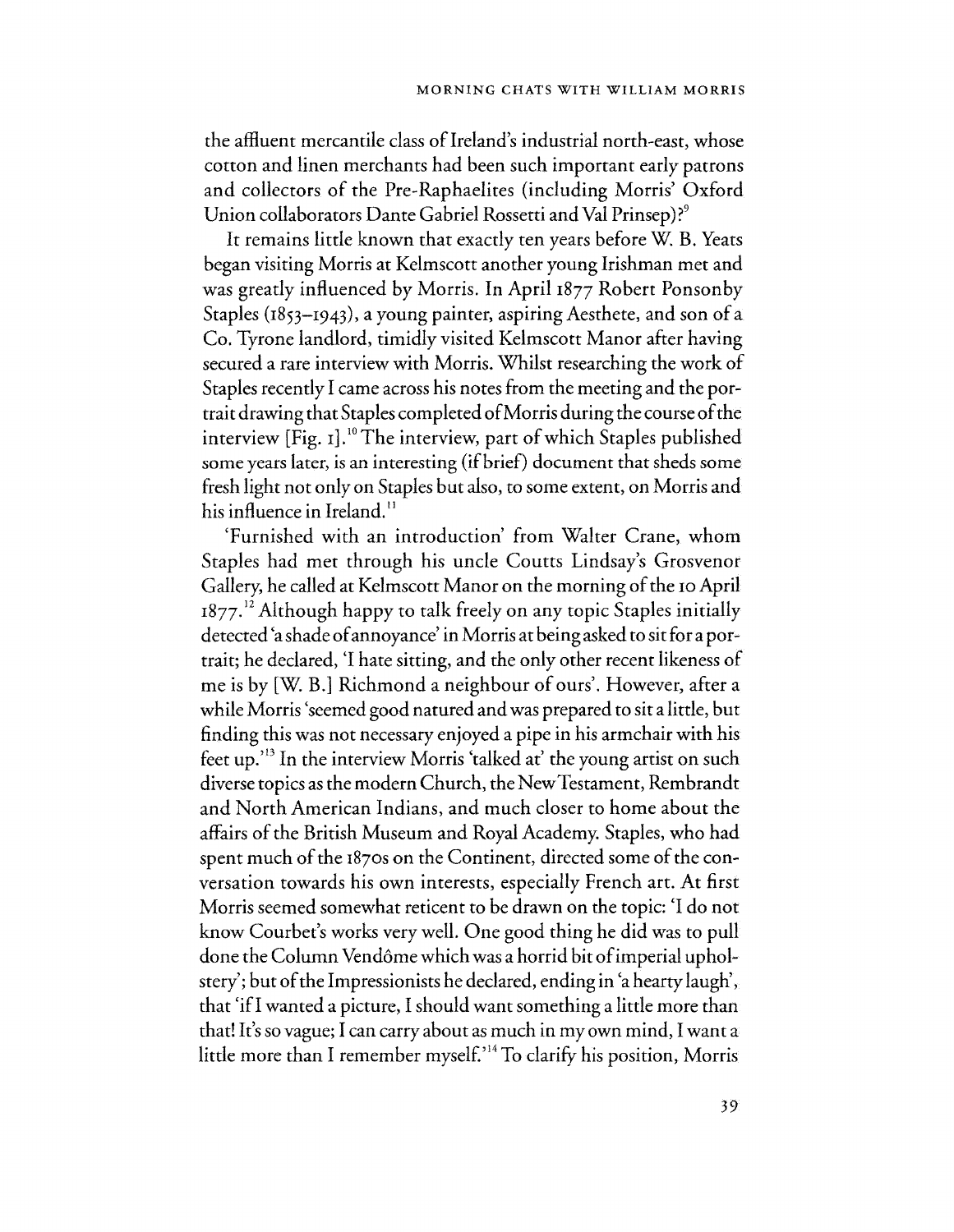#### THE JOURNAL OF WILLIAM MORRIS STUDIES · WINTER 2004



Fig. 1. R. P. Staples, *William Morris in his Study at Kelmscott,* **II April** 1877. Private collection.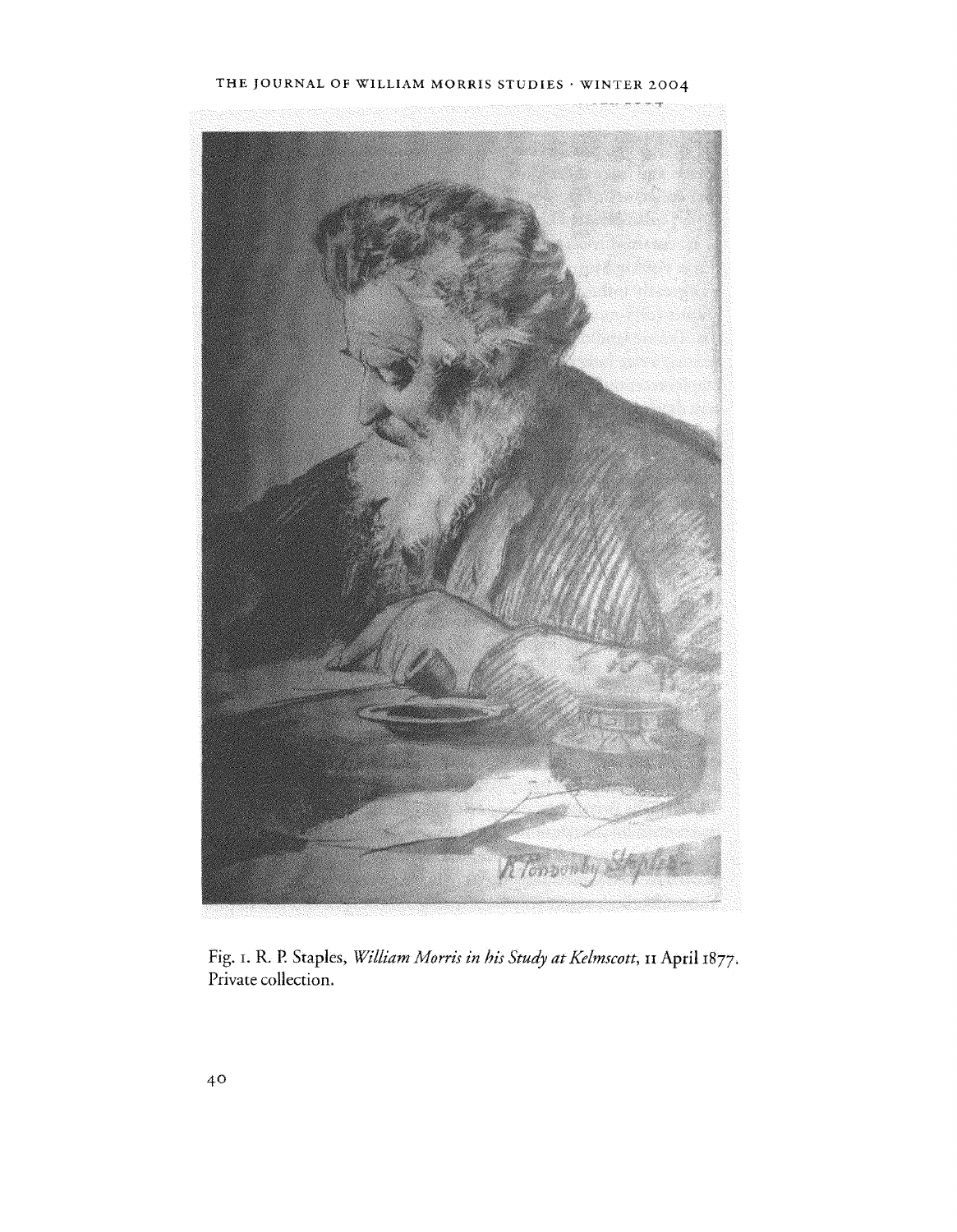#### MORNING CHATS WITH WILUAM MORRIS



Fig. 2. R. P. Staples at work on his *Shipbuilding* murals for Belfast City Hall, Northern Ireland, c. 1905. Image courtesy of Ulster Museum.

pressed the point, 'Well in painting I am only interested in what is decorative.'15

This idea clearly struck a deep cord with Staples whose greatest achievement, following his return to Ireland after 1900, was a proposed scheme of decorative mural paintings for the new City Hall in Belfast, which would, in its unusual 'modern life' iconography, glorify the city's dockers and linen mill workers. The scheme, begun in 1905, comprised over 50 *feet* of canvas and was divided between two individual sections, one depicting 'Shipbuilding' [Fig. 2] and the other showing 'Linen-making.' As Staples and his scheme ran into intractable difficulties with civic dignitaries he made his sentiments expressly clear in a letter to the local press:

It is to the poor working people of Belfast to whom I hope and believe the works I have done will appeal now and hereafter, to show them that scenes torn from the grime and toil of their daily life, may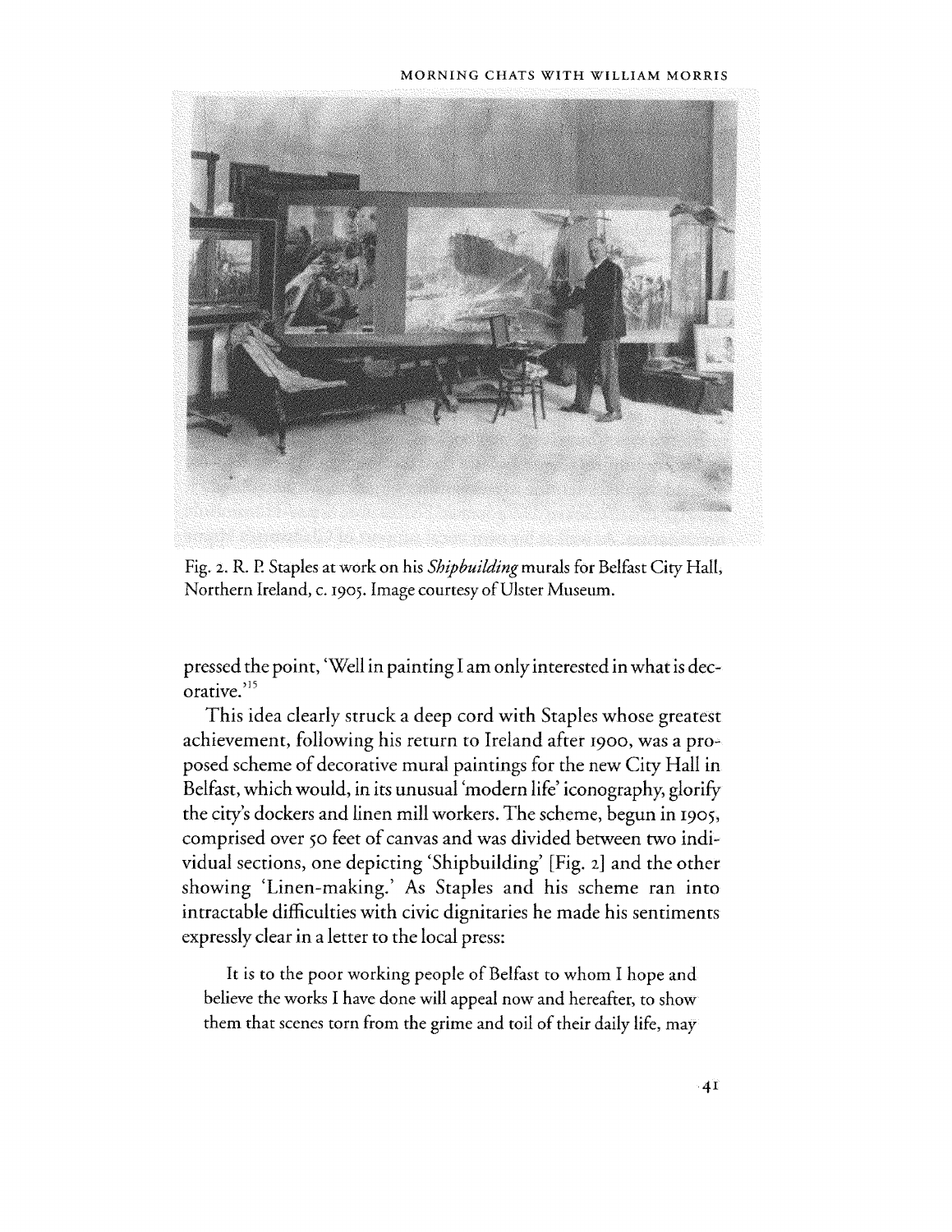be made beautiful; the thousands of the Island, who, when they and their friends pass through the City Hall, will appreciate the great hulk of the steel-clad ship they have pieced together; or the riveter in his tawny jacket, the skilled mechanic, fitting with utmost care the multitudinous blades of a turbine, with the companion picture of a holiday group starting down the lough. Then a group of York Street spinning girls, with bare arms and feet on the wet tiles of the damp rooms, with a dainty doffing mistress supervising them, shows well beside a panoramic view of Belfast with men and women flax-pulling. These are simple everyday things, but I know the interest they have evoked, and may be of more permanent value than a complete series of vermilioncoated aldermen and mayors.

Morris's own humanitarian concerns and conversion to Socialism following his first trip to Ireland in October 1877 can hardly have escaped Staples' attention as subsequently, in 1878, Morris joined H. M. Hyndman's Social Democratic Federation, a pro-Home Rule organisation. As well as his own vocal support of Gladstone's Home Rule Bill, Staples' support of a dock strike in Belfast during 1907, recalling in many ways Morris's own support of the 1889 dockers' strike, brought him into direct conflict with the Belfast Corporation. Staples' civic patrons in the end proved loathe to see images of dockers on the walls of their Reception Room, in the lavish Neo-Baroque City Hall built by Sir Alfred Brumwell Thomas between 1898 and 1906. Staples' estrangement from Belfast's Unionist councillors resulted in their decision to cancel the mural project in 1913 when it was practically completed.

Staples' Belfast City Hall murals, if installed, would have been a lasting legacy to Belfast's rich industrial heritage, and furthermore they would also been an enduring testament to the influence of Morris, in his championing of art 'beyond the easel', his highlighting of the social and cultural value of the worker, and his influence on painters as well as design reformers and craft-workers. The upcoming centenary of the City Hall in 2006 offers an unprecedented opportunity for the exhibition of Staples' designs and finished panels for the City Hall scheme, and indeed offers a unique instance to glimpse at the fascinating influence in Ireland ofWilliam Morris.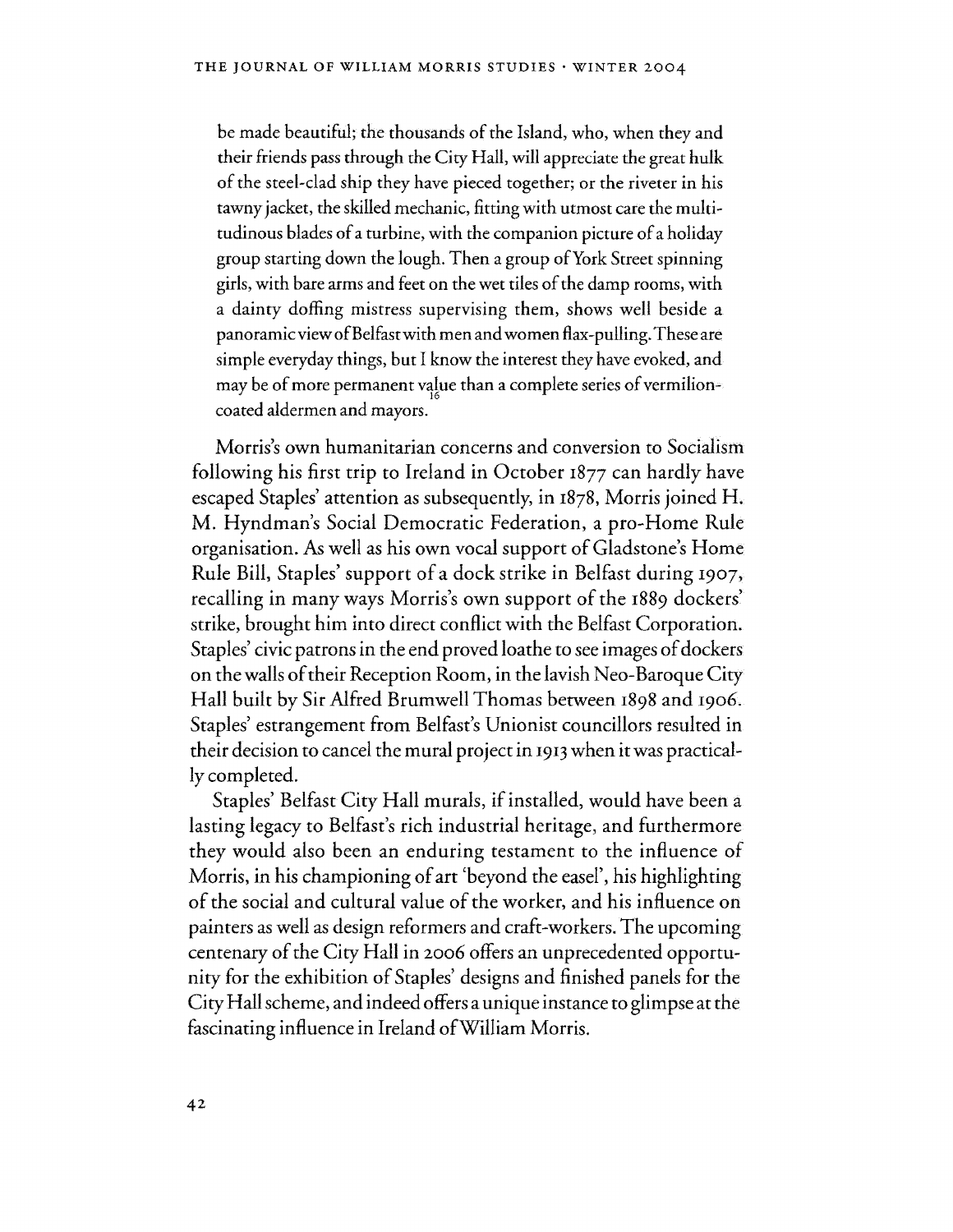NOTES

- <sup>I</sup>William Morris, 'Labour and An', *The Irish Builder,* 15 March 1879, p. 90; and 'Mr. Morris and Decorative Art', *Hibernia: A Monthly Popular Review,* vo!. I, November 1882, P.167.
- 2 John Howard Pentland, 'Mr. Morris as a Critic', *Hibernia: A Monthly Popular Review,* vol. I, August 1882, pp. II4-15.
- 3 See *The Irish Times,* I2April 1886, and for a recent analysis of Morris's political and social interests in Ireland see Edmund and Ruth Frow, 'William Morris and Ireland', *Saothar: Journal of the Irish Labour History Society* 21 (1996), pp. 108-09.
- 4 On Yeats see Peter Faulkner, *William Morris andW B. Yeats,* (Dublin: The Dolmen Press, 1962), and R. F. Forster, *W B. Yeats: A Life,* vol. <sup>I</sup>(London: Oxford University Press, 1997); on Yeats's sisters see Nicola Gordon Bowe, 'Two Early Twentieth-Century Irish Arts and Crafts Workshops in Context: An Túr Gloine and the Dun Emer Guild and Industries' *,Journal of Design History* 2: 2-3 (1989), pp. 193-206.
- 5 Jan Marsh, 'John Butler Yeats: Portrait ofWilliam Morris' *,Journal of WilliamMorris Studies* 15: 3 (Winter 2003), pp. 27-29.
- 6 For a discussion of Morris's influence on the Irish Arts and Crafts movement see P. Oswald Reeves, 'Irish Arts and Crafts', *The Studio*  72, no. 295, October 1917, pp. 15-22; and Nicola Gordon Bowe and Elizabeth Cumming, *The Arts and Crafts Movements in Dublin & Edinburgh, I88S-I92S,* (Dublin: Irish Academic Press, 1998).
- 7 For examples of Morris's influence in Europe see Katalin Keserii, 'The Workshops of Godollo: transformations of a Morrisian Theme', *Journal of Design History* 1: 1 (1988), pp. 1-23; M. Snodin and E. Stavenow-Hidemark (eds.), *Carl and Karin Larsson: Creators o/the Swedish Style* (London: Victoria and Albert Museum, 1997); and Amy Ogata, *Art Nouveau and the Social Vision of Modern Living: Belgian Artists in a European Context* (Cambridge and New York: Cambridge University Press, 2001).
- 8 Morris quoted in Fiona McCarthy, *William Morris: A Life for Our Time* (London: Faber & Faber, 1994), p. 412.
- 9 For Francis M'Cracken's collection, which included work by D. G. Rossetti, W. Holman Hunt and Ford Madox Brown, see Martyn Anglesea, 'A Pre-Raphaelite Enigma in Belfast', *Irish Arts Review* 1: